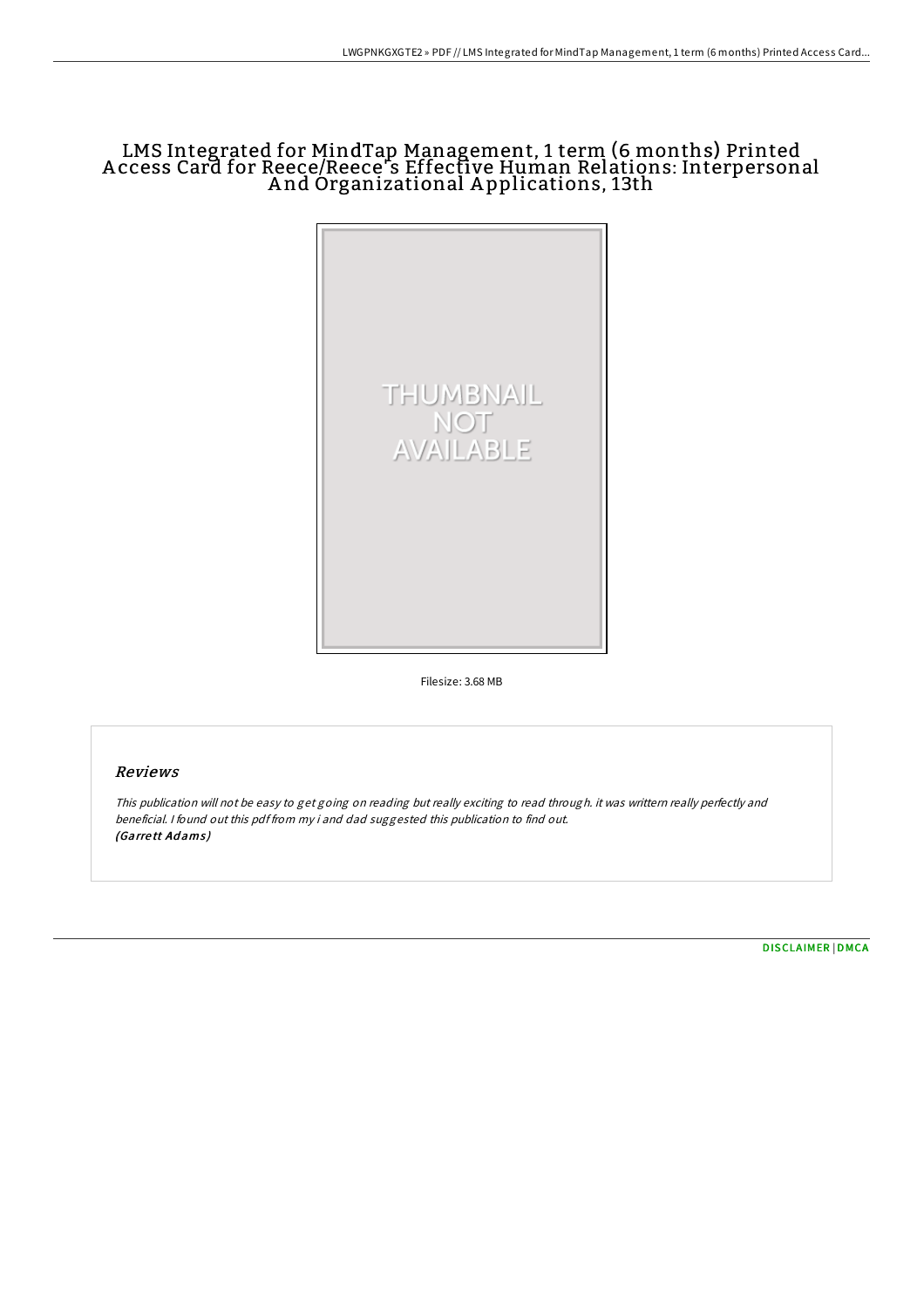## LMS INTEGRATED FOR MINDTAP MANAGEMENT, 1 TERM (6 MONTHS) PRINTED ACCESS CARD FOR REECE/REECE'S EFFECTIVE HUMAN RELATIONS: INTERPERSONAL AND ORGANIZATIONAL APPLICATIONS, 13TH



South-Western College Pub. Condition: New. Printed Access Code. Worldwide shipping. FREE fast shipping inside USA (express 2-3 day delivery also available). Tracking service included. Ships from United States of America.

 $\Box$ Read LMS Integrated for Mind Tap Management, 1 term (6 months) Printed Access Card for Reece/Reece's Effective Human Relations: Interpersonal And Organizational [Applicatio](http://almighty24.tech/lms-integrated-for-mindtap-management-1-term-6-m.html)ns, 13th Online Do wnload PDF LMS Integrated for Mind Tap Management, 1 term (6 months) Printed Access Card for Reece/Reece's Effective Human Relations: Interpersonal And Organizational [Applicatio](http://almighty24.tech/lms-integrated-for-mindtap-management-1-term-6-m.html)ns, 13th